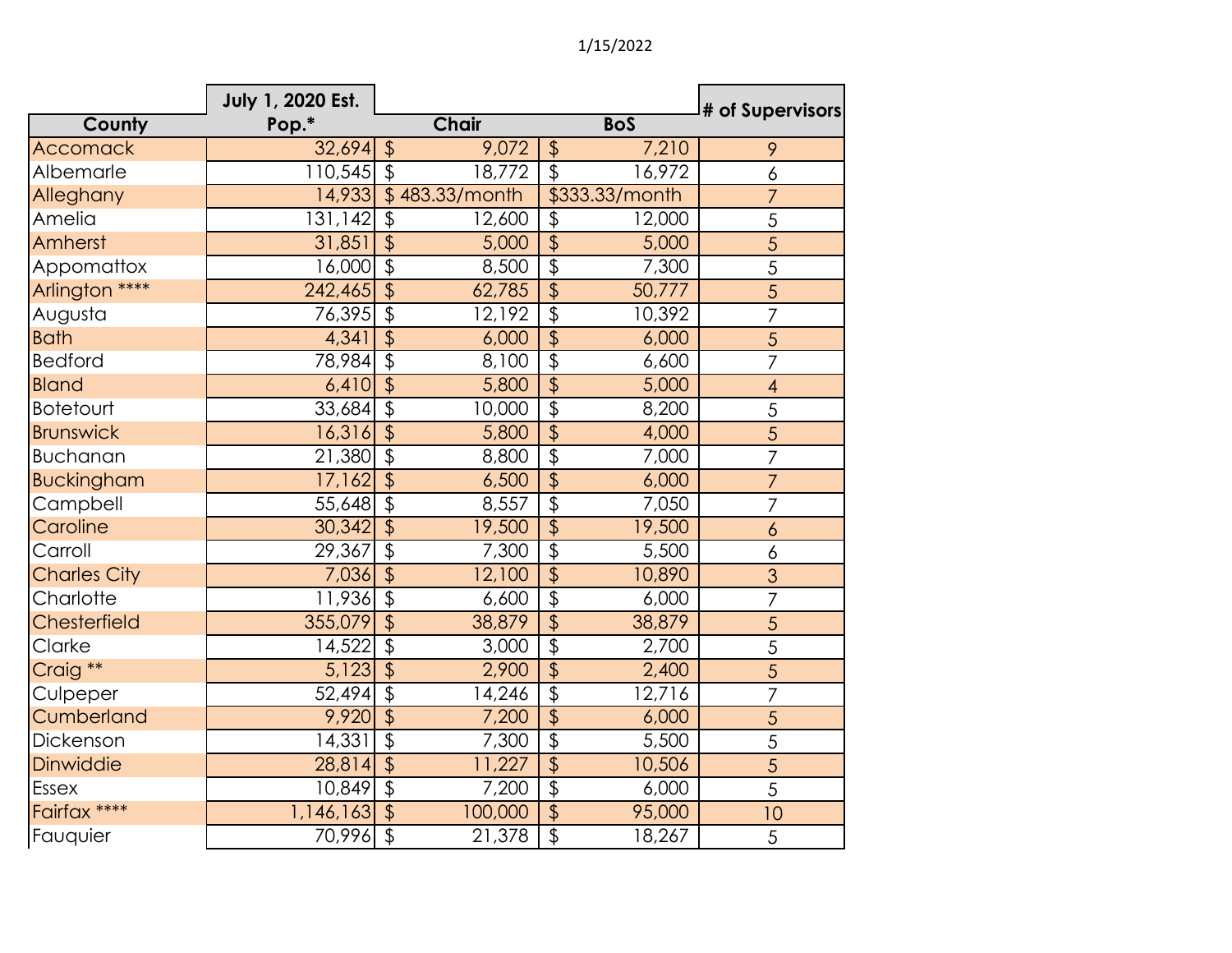|                    | July 1, 2020 Est. |                           |              |                           |                    | # of Supervisors |
|--------------------|-------------------|---------------------------|--------------|---------------------------|--------------------|------------------|
| County             | Pop.*             |                           | <b>Chair</b> |                           | <b>BoS</b>         |                  |
| Floyd              | 15,670            | $\frac{1}{2}$             | 7,300        | $\frac{1}{2}$             | 5,500              | $\overline{5}$   |
| Fluvanna           | 27,202            | $\overline{\mathcal{S}}$  | 10,200       | $\overline{\$}$           | 9,000              | $\overline{5}$   |
| Franklin           | 56,011            | $\overline{\$}$           | 10,705       | $\overline{\mathfrak{s}}$ | 8,756              | $\overline{7}$   |
| Frederick          | 89,790            | $\overline{\mathcal{L}}$  | 10,800       | $\overline{\$}$           | 9,000              | $\overline{7}$   |
| Giles              | 16,784            | $\sqrt{2}$                | 6,600        | $\overline{\mathcal{L}}$  | 6,000              | $\overline{5}$   |
| Gloucester         | 37,175            | $\sqrt{2}$                | 10,000       | \$                        | 8,200              | $\overline{7}$   |
| Goochland          | 23,829            |                           | N/A          |                           | N/A                | N/A              |
| Grayson            | 125,474           | $\frac{1}{2}$             | 3,000        | $\overline{\mathcal{G}}$  | $\overline{2,7}00$ | $\overline{5}$   |
| Greene             | 20,323            | $\overline{\$}$           | 11,001       | $\overline{\mathcal{L}}$  | 9,779              | 5                |
| Greensville        | 11,393            | $\sqrt[6]{\frac{1}{2}}$   | 12,836       | $\overline{\mathcal{E}}$  | 11,665             | 4                |
| <b>Halifax</b>     | 34,425            | $\overline{\mathcal{S}}$  | 7,200        | $\overline{\mathcal{L}}$  | 6,000              | 8                |
| Hanover            | 109,229           | $\overline{\mathfrak{s}}$ | 29,600       | $\overline{\mathfrak{s}}$ | 27,600             | $\overline{7}$   |
| Henrico            | 331,219           | $\sqrt{2}$                | 65,714       | $\overline{\frac{1}{2}}$  | 57,142             | $\overline{5}$   |
| Henry              | 51,450            | $\overline{\mathcal{L}}$  | 8,635        | $\overline{\$}$           | 8,181              | 6                |
| Highland           | 2,240             | $\overline{\mathcal{L}}$  | 3,000        | $\overline{\mathcal{L}}$  | 3,000              | $\overline{3}$   |
| Isle of Wight      | 37,945            | $\overline{\mathfrak{s}}$ | 13,598       | $\overline{\$}$           | 11,744             | 5                |
| James City         | 76,484            | $\sqrt{2}$                | 10,800       | $\overline{\mathcal{L}}$  | 9,000              | 5                |
| King and Queen     | 6,940             | $\overline{\mathfrak{s}}$ | 5,000        | $\overline{\mathcal{G}}$  | 5,000              | 5                |
| <b>King George</b> | 26,296            | $\overline{\mathcal{S}}$  | 15,000       | $\overline{\varphi}$      | 15,000             | $\overline{5}$   |
| King William       | 17,277            | $\boldsymbol{\mathsf{L}}$ | 11,200       | $\overline{\mathcal{E}}$  | 10,000             | 5                |
| Lancaster          | 10,808            | $\overline{\$}$           | 6,600        | $\overline{\mathfrak{s}}$ | 6,000              | $\overline{5}$   |
| Lee                | 23,833            | $\overline{\mathcal{E}}$  | 7,200        | $\overline{\$}$           | 5,400              | 5                |
| Loudoun            | 418,690           | $\sqrt{2}$                | 81,099       | $\overline{\mathcal{L}}$  | 66,825             | 9                |
| Louisa             | 37,011            | $\overline{\mathcal{S}}$  | 10,200       | $\overline{\mathcal{E}}$  | 9,000              | $\overline{7}$   |
| Lunenburg          | 12,266            | $\overline{\mathcal{L}}$  | 4,920        | $\overline{\varphi}$      | 4,800              | $\overline{7}$   |
| Madison            | 13,342            | $\overline{\mathfrak{s}}$ | 10,000       | $\overline{\mathcal{E}}$  | 9,000              | 5                |
| <b>Mathews</b>     | 8,707             | $\overline{\mathcal{S}}$  | 8,200        | $\overline{\mathfrak{s}}$ | 7,700              | 5                |
| Mecklenburg        | 31,031            | $\overline{\mathcal{E}}$  | 7,832        | $\overline{\mathfrak{s}}$ | 6,764              | $\, 9$           |
| <b>Middlesex</b>   | 10,754            | $\sqrt{2}$                | 8,600        | \$                        | 8,000              | 5                |
| Montgomery         | 100,313           | $\overline{\mathcal{L}}$  | 16,000       | $\overline{\$}$           | 14,000             | $\overline{7}$   |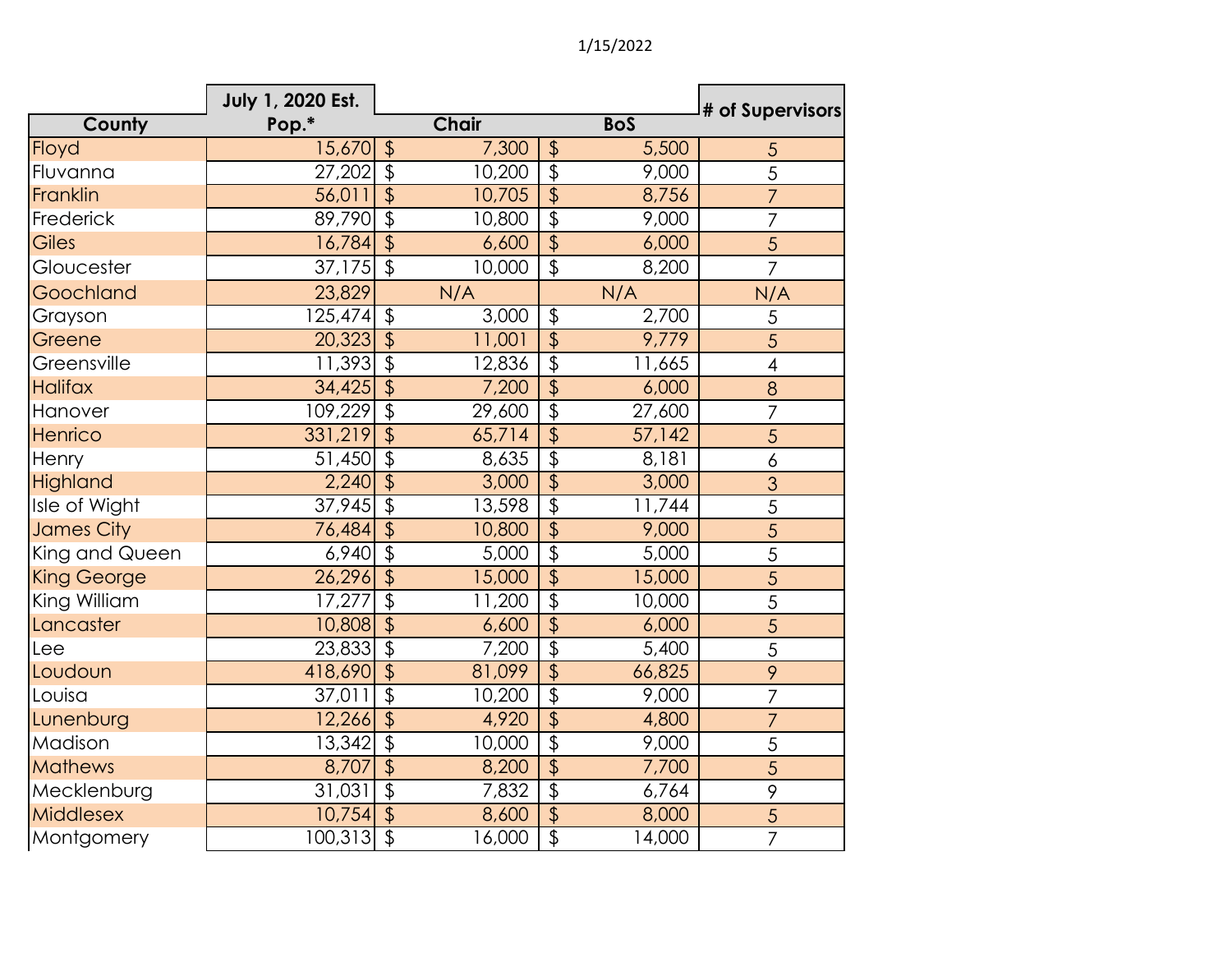|                       | July 1, 2020 Est. |                           |              |                           |            | # of Supervisors |
|-----------------------|-------------------|---------------------------|--------------|---------------------------|------------|------------------|
| County                | Pop.*             |                           | <b>Chair</b> |                           | <b>BoS</b> |                  |
| Nelson                | 14,904            | $\sqrt[6]{\frac{1}{2}}$   | 7,200        | $\frac{1}{2}$             | 7,200      | $\overline{5}$   |
| New Kent              | 23,313            | $\overline{\mathcal{S}}$  | 11,500       | $\overline{\$}$           | 11,000     | $\overline{5}$   |
| Northampton           | 11,898            | $\overline{\$}$           | 5,300        | $\overline{\mathcal{L}}$  | 5,000      | 5                |
| Northumberland        | 12,100            | $\overline{\mathcal{S}}$  | 6,000        | $\overline{\mathcal{E}}$  | 6,000      | 5                |
| Nottoway              | 15,520            | $\overline{\mathcal{L}}$  | 6,000        | $\overline{\mathcal{L}}$  | 5,000      | $\overline{5}$   |
| Orange                | 36,286            | $\overline{\$}$           | 15,836       | $\overline{\mathcal{L}}$  | 12,668     | 5                |
| Page                  | 23,983            | $\overline{\mathcal{L}}$  | 7,200        | $\overline{\mathfrak{s}}$ | 5,500      | $\boldsymbol{6}$ |
| Patrick               | 17,690            | $\overline{\mathcal{E}}$  | 7,742        | $\overline{\mathcal{L}}$  | 6,777      | 5                |
| Pittsylvania          | 61,101            | $\overline{\$}$           | 10,800       | $\overline{\mathfrak{s}}$ | 9,000      | $\overline{7}$   |
| Powhatan              | 30,305            | $\overline{\mathcal{L}}$  | 15,000       | $\overline{\mathcal{L}}$  | 12,000     | 5                |
| <b>Prince Edward</b>  | 23,082            | $\overline{\mathcal{S}}$  | 11,820       | $\overline{\mathcal{L}}$  | 10,431     | 8                |
| Prince George         | 27,633            | $\overline{\mathfrak{s}}$ | 7,500        | $\overline{\mathcal{E}}$  | 6,900      | 5                |
| <b>Prince William</b> | 468,497           | \$                        | 49,452       | $\overline{\mathcal{L}}$  | 43,422     | 8                |
| Pulaski               | 34,211            | $\overline{\mathcal{E}}$  | 11,550       | $\overline{\mathcal{L}}$  | 9,240      | 5                |
| Rappahannock          | 7,320             | $\overline{\mathcal{L}}$  | 4,800        | $\overline{\mathfrak{s}}$ | 2,400      | 5                |
| Richmond              | 9,223             | $\overline{\$}$           | 7,000        | $\overline{\mathcal{L}}$  | 6,000      | $\overline{5}$   |
| Roanoke               | 94,224            | $\overline{\$}$           | 19,573       | $\overline{\frac{1}{2}}$  | 17,773     | 5                |
| Rockbridge            | 22,532            | $\overline{\mathfrak{s}}$ | 14,080       | $\overline{\mathcal{E}}$  | 12,280     | 5                |
| Rockingham            | 82,809            | $\overline{\mathsf{S}}$   | 15,000       | $\overline{\frac{1}{2}}$  | 10,000     | $\overline{5}$   |
| Russell               | 26,958            | $\overline{\mathcal{E}}$  | 8,200        | $\overline{\mathcal{L}}$  | 7,000      | $\overline{7}$   |
| Scott                 | 21,995            | $\overline{\mathcal{L}}$  | 5,000        | $\overline{\mathcal{L}}$  | 4,500      | 7                |
| Shenandoah            | 43,166            | $\overline{\$}$           | 12,000       | $\overline{\mathfrak{s}}$ | 10,200     | 6                |
| Smyth                 | 30,068            | $\overline{\mathcal{S}}$  | 9,000        | $\overline{\mathcal{L}}$  | 7,000      | $\overline{7}$   |
| Southampton           | 17,954            | $\overline{\mathfrak{s}}$ | 7,300        | $\overline{\$}$           | 5,500      | $\overline{7}$   |
| Spotsylvania          | 137,739           | $\overline{\$}$           | 25,750       | $\overline{\mathcal{L}}$  | 24,000     | $\overline{7}$   |
| Stafford              | 153,392           | \$                        | 21,500       | $\overline{\mathcal{E}}$  | 20,500     | $\overline{7}$   |
| Surry                 | 6,600             | $\overline{\mathcal{S}}$  | 7,000        | $\overline{\mathcal{L}}$  | 6,000      | 5                |
| Sussex                | 11,484            | $\overline{\$}$           | 8,568        | $\overline{\mathfrak{s}}$ | 7,344      | 6                |
| <b>Tazewell</b>       | 41,431            | $\sqrt{2}$                | 7,200        | \$                        | 6,000      | 5                |
| Warren ***            | 40,202            | $\overline{\mathfrak{s}}$ | 12,000       | $\overline{\$}$           | 10,000     | $\overline{5}$   |